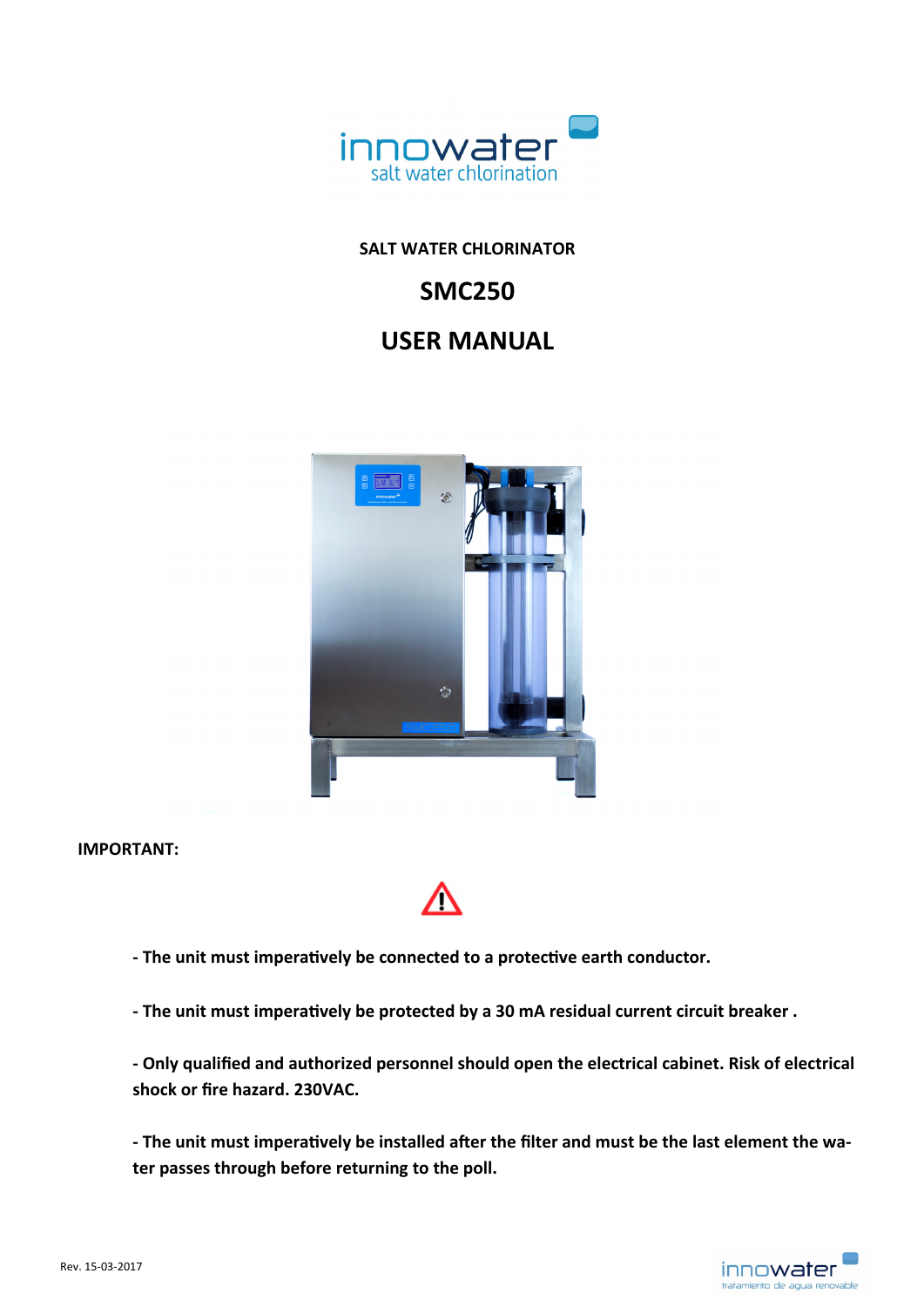# **CONTENTS**

| 6.1 Screen indications<br>6.2 ON/OFF switching<br>6.3 ON state: production |
|----------------------------------------------------------------------------|
|                                                                            |
|                                                                            |
|                                                                            |
|                                                                            |

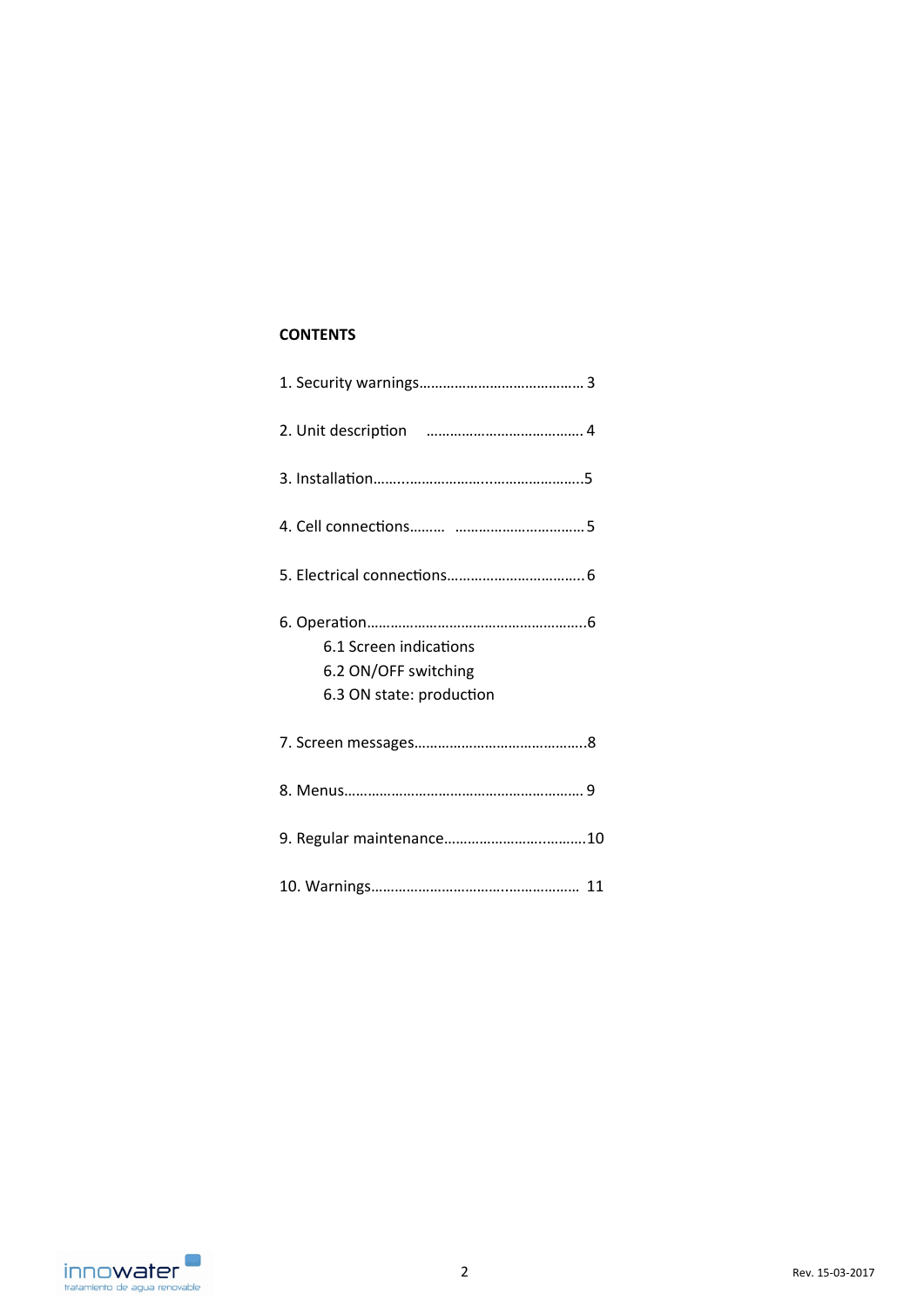

- Before attempting the installation or any manipulation on the unit make sure the it is disconnected from the power mains.
- The unit should be connected to a proper **protective earth conductor.**
- The unit should be protected by an external **30 mA residual circuit breaker.**
- Do not operate the chlorinator if the pump is not running or if the flow through the cells is too low. The gas generated in the electrolytic proceeds could break the cell and eventually explode.
- Do not install the chlorinator before the filter or any other element. The chlorinator must be the last element the water passes through before returning to the pool. Otherwise the gas generated in the cell could build up in the circuit and cause an explosion.
- Install the unit in a fresh and well ventilated area and protected from flooding and liquid splashes
- Only qualified technical personnel should manipulate the unit. The manufacturer declines any respon‐ sibility derived from the installation, the start up and from any manipulation or added component not factory installed.

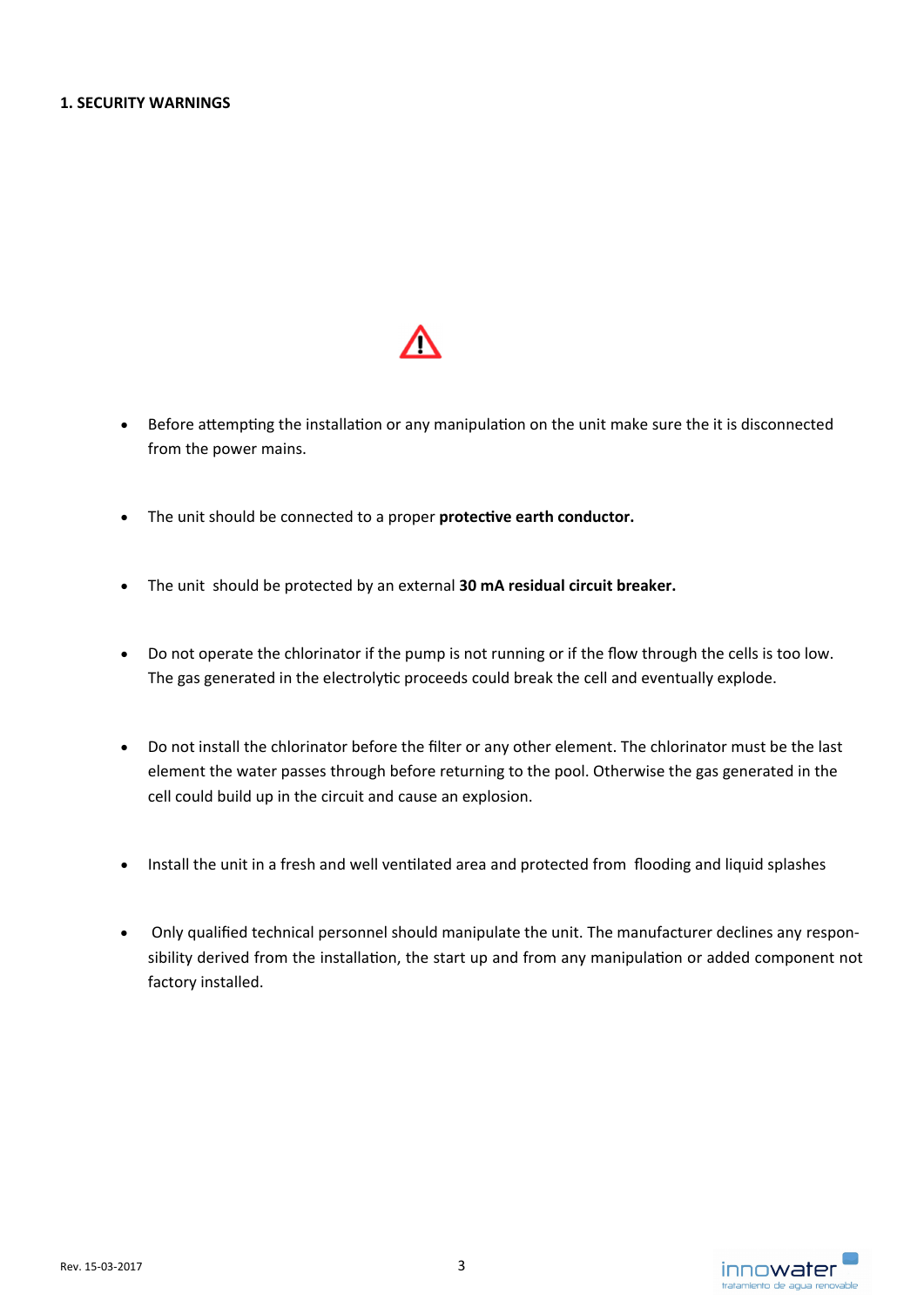

The SMC250 is an high performance electrolytic chlorine generator. The unit produces pure chlorine, without any additives, directly from water with a salt concentration above 4.0 gr/l. The chlorinator is installed in-line in the pool filtration circuit. Part of the return water flow is forced through its cell by means of a bypass placed at the end of the circuit, once the water has passed through the filter and through any other element and just before the return to the pool. When passing through the cell, the water acquires a high and very effective chlorine concentration capable of destroying most contaminants.

The SMC250 main elements are:

**1. Power and control cabinet**. It houses the control and power units. The power supply and external con‐ trol cables enter the cabinet through its back side.

**2. Control keyboard and display**.

**3. Electrolytic cell tube.** It holds the electrolytic cell and is powered by four cell cables with four cell connectors.: Two black connectors in the centre and two blue connectors on the sides.

**4. Stainless steel frame**. It supports the cabinet, the cell tubes, the plumbing and the flow switch.

**5. Water inlet.** Fitted with a 75 mm pipe threated union.

**6. Water outlet.** Fitted with a 75 mm pipe threated union.

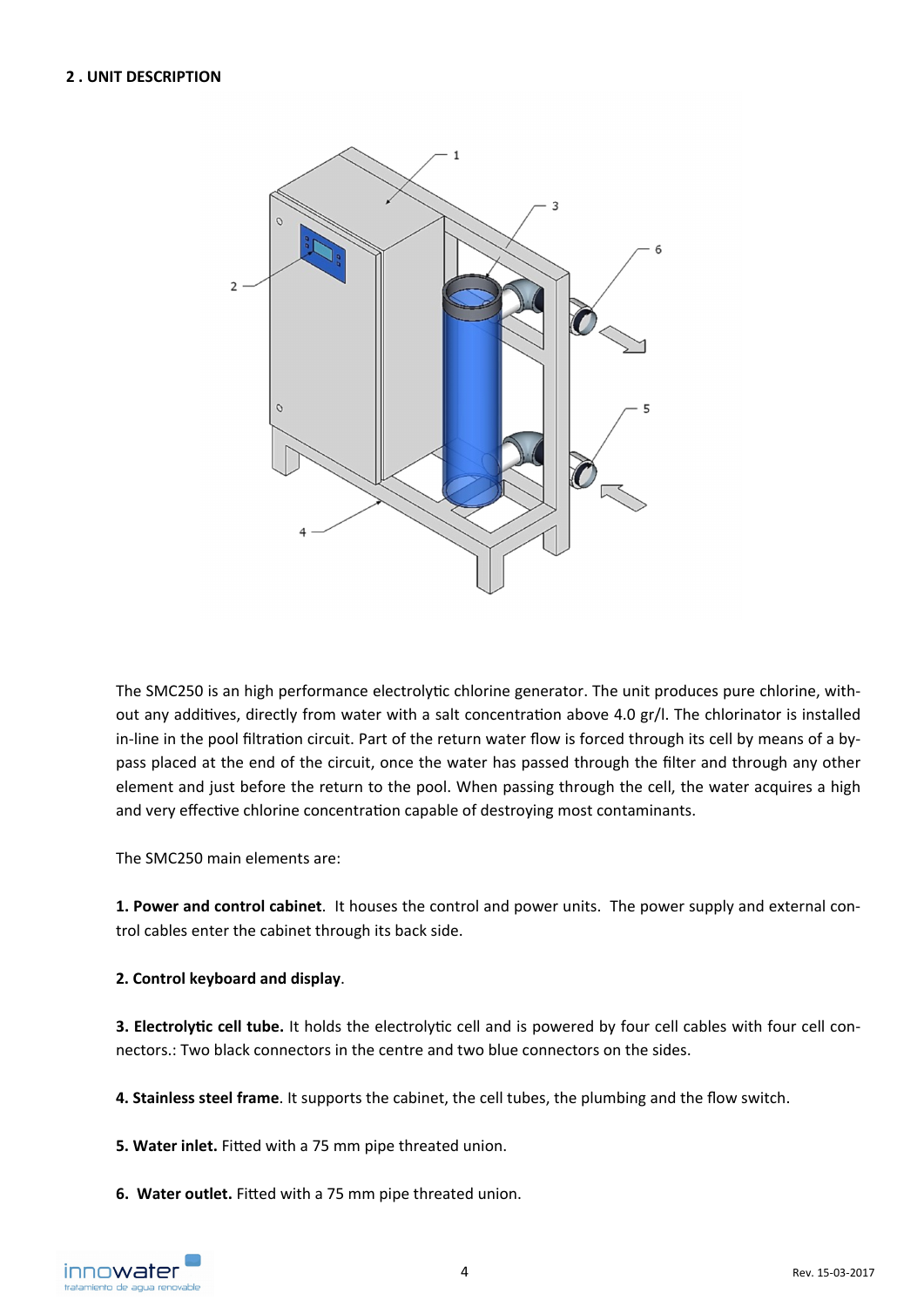#### **3. INSTALLATION OF THE UNIT**

Install the unit in a fresh and well ventilated place. The top of the cabinet and the heat sink area should always be kept clear of any objects. The chlorinator must be fed with filtered water. Install a by‐pass at the end of the return water flow: once the water has passed through the filter and through any other element and just before the return to the pool. Force the water into the cell by partially closing the main pipe valve until you obtain a rapid and smooth flow through the cell.



**Do not install the chlorinator before the filter or any other element. The chlorinator must be the last element the water passes through before returning to the pool. Otherwise the gas generated in the cell could build up in the circuit and cause an explosion.**



Water must imperatively enter the cell by their lower inlet (5) and leave the cell by the upper outlet (6) The inlet and outlet tubes are marked with arrows indicating the water flow direction.

When the cell are being filled the air trapped in the tubes can prevent the water to flow. You can temporarily loose the flow switch in order to evacuate the air inside. Once the cell tube are completely filled, don't forget to retighten the flow switch. Verify that the arrow marking on the flow switch corresponds to the water flow direction after retightening.

Water must flow at sufficient speed trough the cells. If the flow is too low, scale could build on the electrodes. If the installation is not provided with a dedicated pump for the chlorinator, adjust the flow rate by acting on the by-pass centre valve.



**When the water is being injected into the cell, make sure that there aren't any CLOSED VALVES downstream because the pressure generated will break the cell tube. Similarly, NEVER CLOSE any valves downstream when the pump is running.** 



Verify that the locking cell rings are properly installed before starting the pump. Press the rings outwards along their entire length to make sure they are entirely inserted in the slots .

## **4. CELL CONNECTIONS**

The cell cables are connected in the factory and ready to operate. Each cable has a fixed position on the cell pins. When you will have to remove the cables, make sure to reconnect them in the same position. The colour of the pins on the cell must match the colour of the cables.

Check periodically that the pins are tighten and if it is not the case tighten them preferably by hand. An excessive tightening is not necessary and will damage the cell.

Avoid any water build up on the cell cap. Always keep the cell cap, pins and connectors perfectly dry and clean.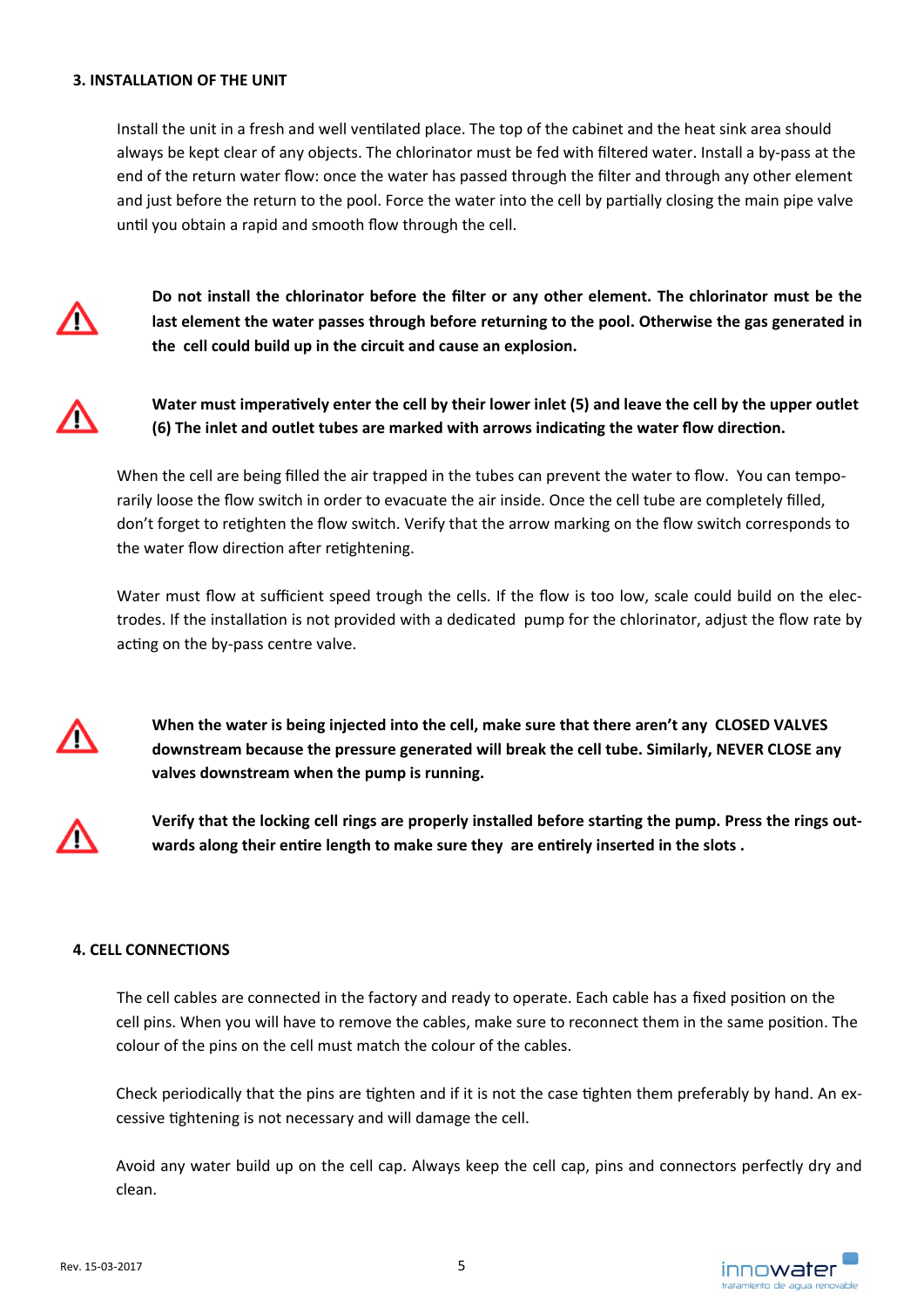## **5. ELECTRICAL CONNECTIONS**

#### **Power supply cable**

The chlorinator must be powered with 230 VAC. Connect the three‐wire power supply cable (marked "230 VAC power supply") to a permanent 230 VAC mains power supply with protective earth. The power on this cable must be keep constant as long as the chlorinator is in use. **DO NOT INTERRUPT** the power on this ca‐ ble with the pump working cycles or by means of any other control device. In order to control the chlorinator production cycles use the External Control Cable. Disconnect the power supply only when you are not going to use the chlorinator or in case of fault.



The chlorinator must imperatively be connected to a proper protective earth through its power sup**ply cable and protected by a 30 mA residual circuit breaker.** 

## **External Control Cable**

The two-wire cable marked "**EXTERNAL CONTROL 230VAC**" is used to start and stop the chlorine production synchronically with the pump working cycles or by means of a control device. When the voltage applied between the two wires is 230VAC the chlorinator will produce chlorine. When the voltage between the wires is 0 VAC the chlorinator will halt the chlorine production and enter a pause mode. Therefore, the voltage applied to the control cable must be driven by the same means, signal or device that powers or controls the pump.



**Make sure that the voltage applied to the External Control Cable is 230VAC ONLY when the pump is running and the water flows freely through the cells and to the pool.**

## **6. OPERATION**

The SMC500 unit controls its electrolytic cell through its keyboard-display assembly. In a electrolytic cell chlorine generation is proportional to the electrical current flowing though it .The SMC250 will try to maintain a constant electrical current in the cells according to the chlorine production rate  $(0-100\%)$  set by the user. The current and voltage values in each cell are constantly displayed in the main screen. In normal conditions, and at 100% production rate, the current values (I) must be between 18 and 20 A which indicate a total chlorine production rate of 250 g/h.

#### **6.1 Main Screen readings**

| OΝ                      |             |            |  |
|-------------------------|-------------|------------|--|
|                         |             | 80%        |  |
| 11: 16.8A               | V1:         | 23.5V      |  |
| 12: 16.2A               | V2:         | 23.2V      |  |
| Tint $34^{\circ}$ C     | Water       |            |  |
| Cext OFF                | <b>Flow</b> | <b>YES</b> |  |
| <b>EXT. Control OFF</b> |             |            |  |
|                         |             |            |  |

#### **DescripƟon:**

| ΟN                                                                                                             |           | Chlorinator state           |
|----------------------------------------------------------------------------------------------------------------|-----------|-----------------------------|
| an an Dùbhlachad an Dùbhlachad an Dùbhlachad an Dùbhlachad an Dùbhlachad an Dùbhlachad an Dùbhlachad an Dùbhla | 80%       | Chlorine production setting |
| 11: 16.8A                                                                                                      | V1: 23.5V | Cell 1 working values       |

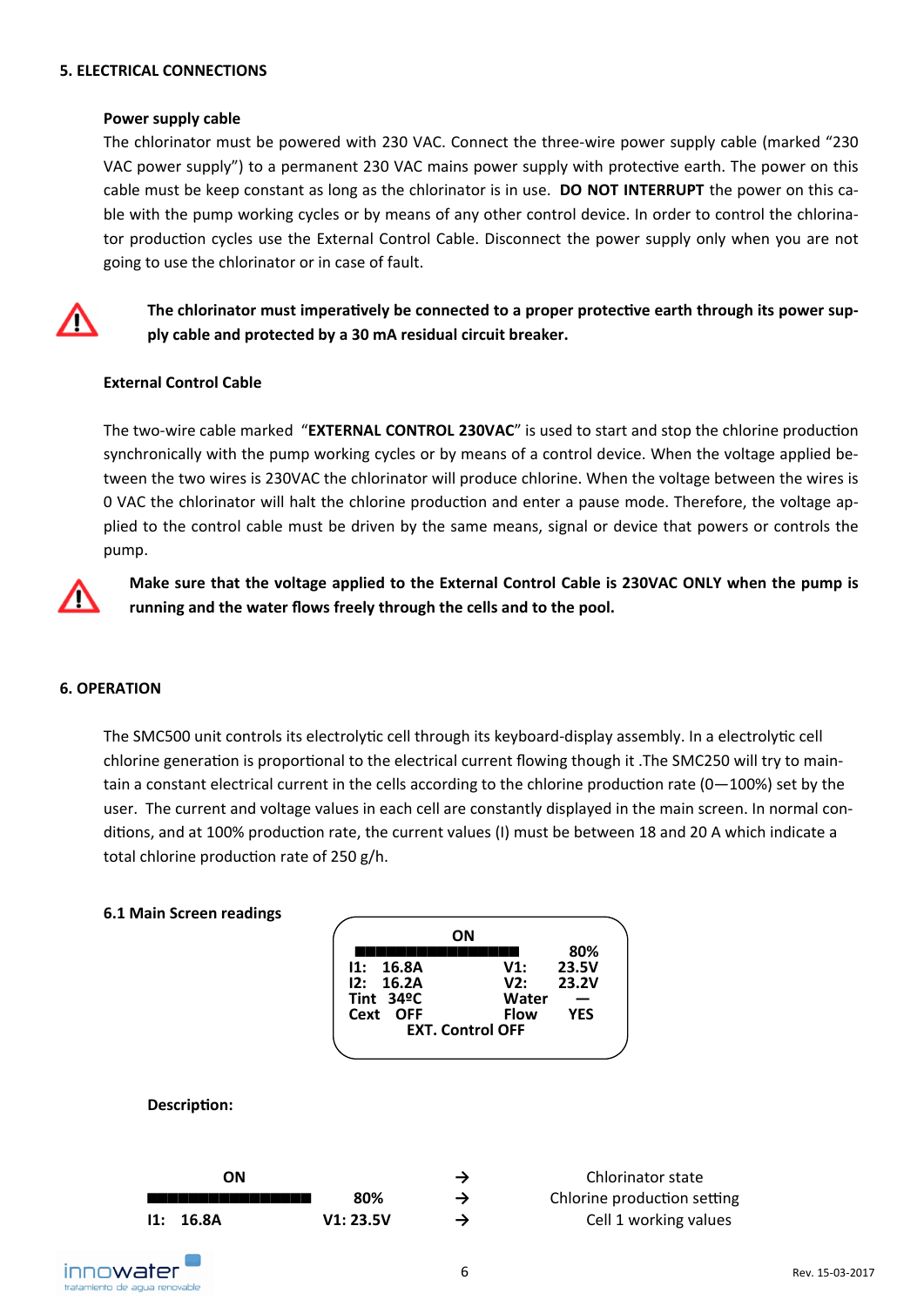| 12: 16.2A | V <sub>12</sub> 23.2V | → | Cell 2 working values |                      |  |
|-----------|-----------------------|---|-----------------------|----------------------|--|
| Tint 34ºC | Water $-$             |   | <b>Temperatures</b>   | Water detector state |  |
| Cext OFF  | <b>Flow YES</b>       |   | Ext. control state    | Flow Switch state    |  |

**ON/OFF:** indicates the operation state. To alternatively change the state press the **MENU (ON/OFF)** key for at least two seconds.

**Production setting**: Indicates the actual chlorine production rate. It can be adjusted by pressing the ↑ o **↓** keys.

**I1, V1, I2, V2.:** Indicate the cell working values and provide a valuable information for checking and diagnose. At 100% production rate and in normal conditions I1 and I2 should be between 18 and 20 A

**Tint** Tint: Cabinet interior temperature.

**Water:** Water sensor state (— when not implemented).

**C. Ext**  External control state (signal read by the External Control Cable).

**Flow:**  indicates the flow switch state.

# **6.2 Switching the unit ON and OFF**

To alternaƟvely switch the unit ON and OFF, make sure you are in the main Screen and press the **MENU**  (**ON/OFF)** key for about two seconds. If the display was not in the Main Screen, you can always come back to it by pressing one or several times the MENU key. The unit state (ON or OFF) is indicated in the upper line of the display.

When you first connect the mains power supply for the first time the displays will light and will remain in OFF state. Depending on how the unit has been programmed, whenever the mains is disconnected the unit will remain in OFF state or will remember its previous state (ON or OFF) once the mains power has been restored.

To control the chlorine production according to the pump running cycles or any other signal use the External Control Cable as explained in section 5. DO NOT disconnect and reconnect the mains power supply ca**ble.** 

When the unit is in OFF state the chlorine production is not allowed but you will still have access to the production settings, menus and to all working parameters.

## **6.3 ON state : Chlorine production**

By pressing the **MENU (ON/OFF)** key for two seconds the display will indicate **ON** on its upper line and the chlorine production (provided Flow is ON, Cext ON, etc) will start. The **I1, I2, V1, V2** values will increase progressively until they reach their working point. You can adjust the chlorine production rate at any moment by pressing the  $\uparrow$  o  $\downarrow$  keys. There is a minimum production adjustable rate (normally 30%) to prevent the cell to work out of its optimal conditions range.

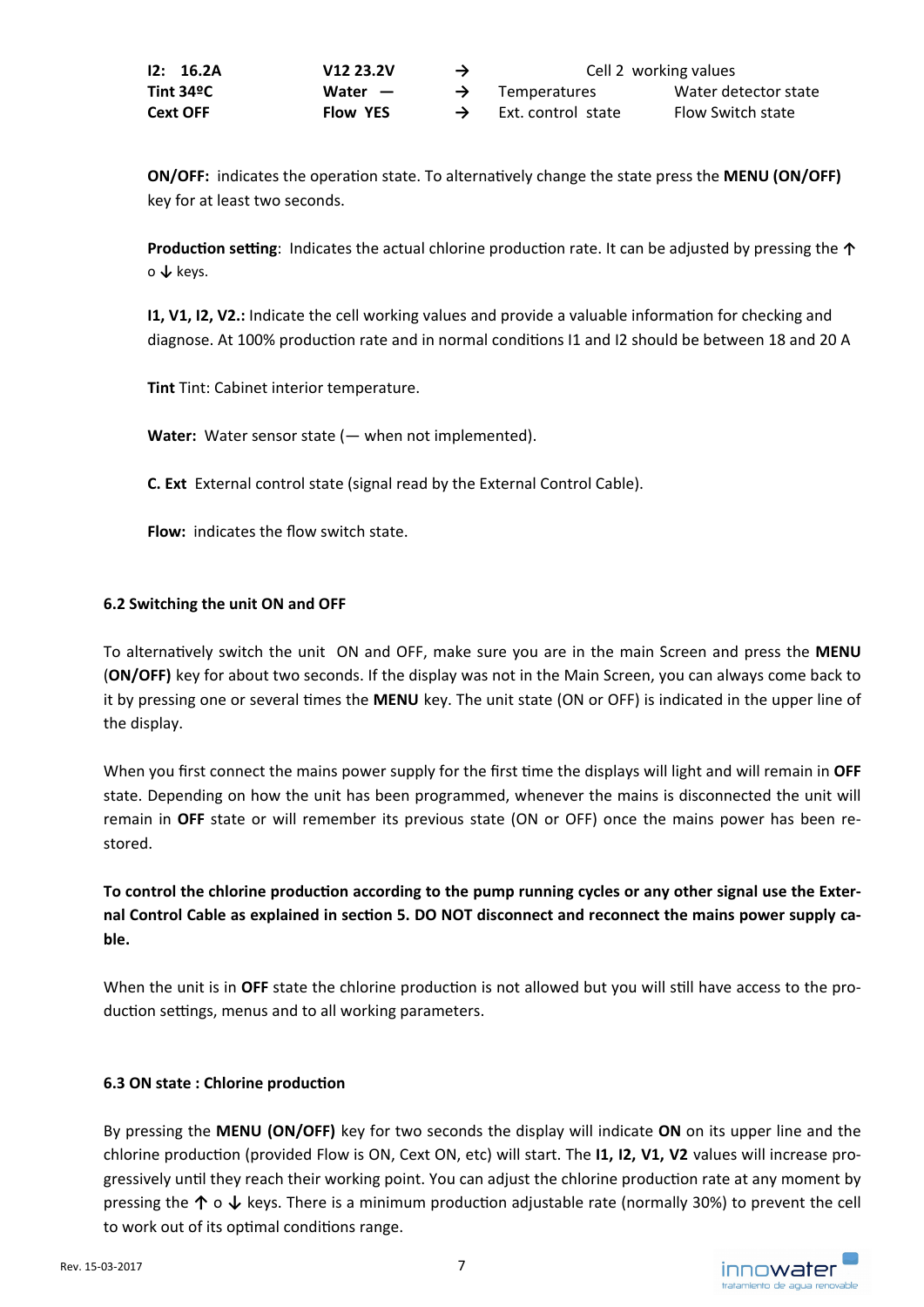In **ON** state, the chlorine production is started or halted according to the External Control Cable signal. This signal is always displayed on the screen next to the **Cext** label:

‐ When the External Control Cable signal is ON (230 VAC between its wires), the **Cext** reading turns **ON**  and the chlorine production is started.

‐ When the External Control Cable signal is OFF (0 VAC between its wires), the **Cext** reading turns **OFF**  and the chlorine production is halted until the signal turns on again. This pausing state is also indicated on the screen bottom line with the message **CONTROL EXT. OFF**. Be aware that, even if the production is halted, the unit is sƟll in **ON** state.

# **7. DISPLAY MESSAGES**

The lower line on the screen is used to indicate certain states or faults.

## **CONTROL EXT. OFF**

This message is displayed when the unit is in ON state but the control signal is in OFF state (external control cable wires at 0 VAC). The production is halted until the signal will turn back ON.

## **NO FLOW**

The flow switch has detected NO FLOW. The system stops the production and turns the unit to OFF state. If the user press OK to confirm the message, the unit will stop displaying the message and will then remain in OFF state indefinitely until the user turns the unit ON again (MENU (ON/OFF) + 2 seconds). If water flow is detected again before the user has pressed OK, the unit will come back to ON state and the chlorine production will resume.

## **CELL NOT DETECTED**

The system does not detect the cell and turns the unit OFF. Check that cell is properly connected or that the water contains salt. Press OK to confirm the message. The system will stop displaying the message and the unit will remain on OFF state. Once the problem has been solved, the user can turn the unit ON again.

## **LOW SALT**

The estimated salt concentration is lower than the optimum working range. The unit will remain in ON state and the chlorine production will continue normally. This message can also be displayed if the water is too cold, the electrodes are worn‐out or calcium has built up in the cell.

## **SALT TOO LOW**

The estimated salt concentration too low and out of the working range. The system will stop the production to avoid damage to the cell. This message can also appear if the cell is not properly connected. Press OK to confirm the message. The system will stop displaying the message and the unit will remain on OFF state. Once the problem has been solved, the user can turn the unit ON again.

## **PAUSE 04:54**

When the system is carrying out a polarity inversion, the unit enters a pause mode and the remaining time is displayed on the screen.

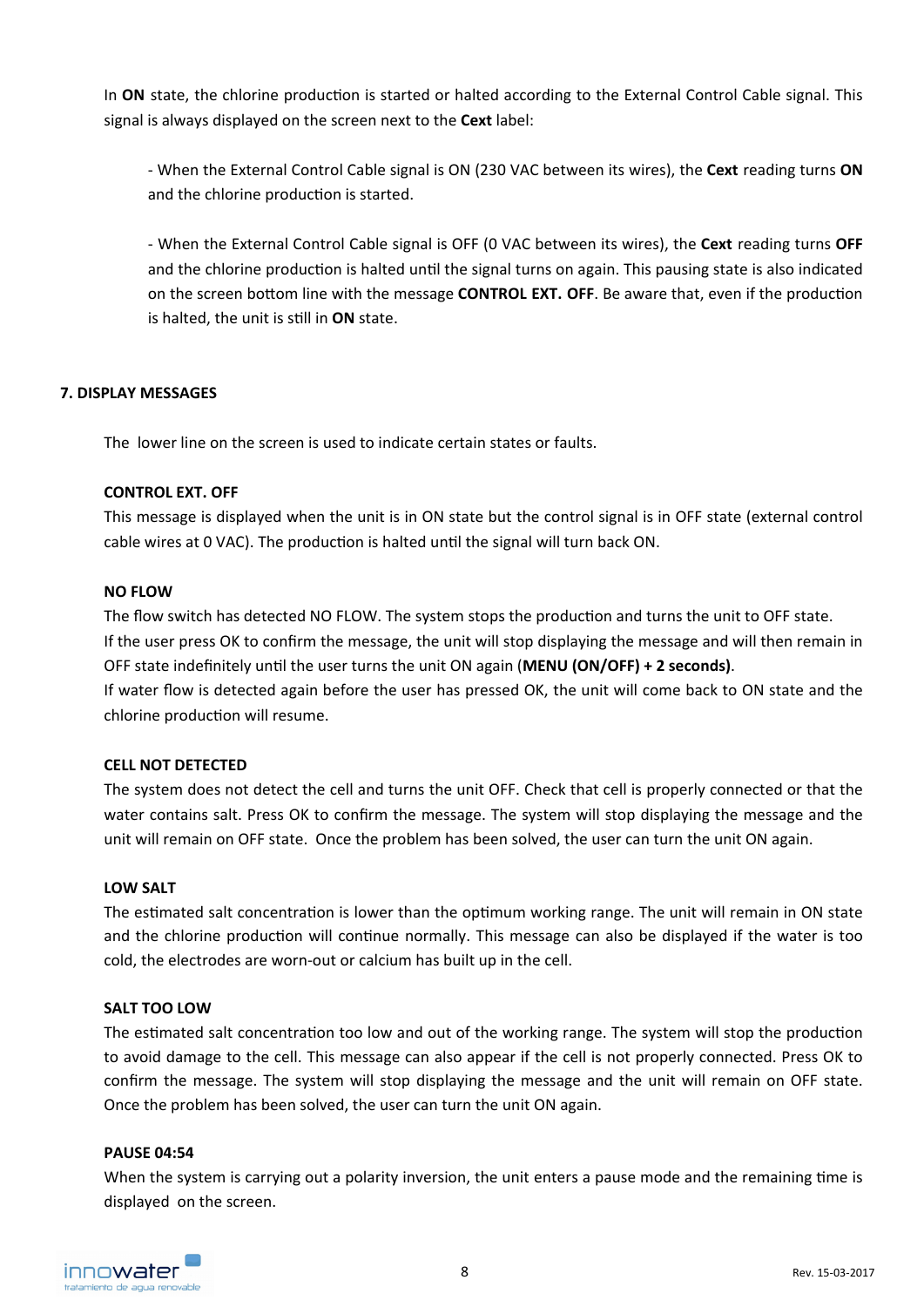## **8. MENUS**

To enter the menus, press the MENU key and move up or down among the different sub‐menus using the **↓** and ↑ keys. To enter a particular sub-menu press OK. Once in a sub-menu use  $\downarrow$  o ↑ to change a parameter, MENU to go to the next parameter and OK to confirm and save changes. Then, use MENU once or more times to come back to the Main Screen.

#### **8.1 FuncƟons menu**

## **8.1.1 Language**

Select the language and press **OK.** 

# **8.1.2. LCD Contrast**

This menu is no longer implemented . In order to be able to adjust the contrast even when an incorrect setting does not allow to read the screen, a potentiometer marked with "CONTRASTE" has been mounted on the PCB, in the reverse side of the display. If you need to adjust the contrast, open the cabinet door and use a small screwdriver to turn it slowly until the contrast is OK.

#### **8.1.3. Readings**

This is an only-read screen that provides a list of system measurements. These values are used for diagnose in technical support.

#### **8.1.4. 4‐20 mA Control**

Activate or deactivates the 4-20 mA external control.

## 8.1.5. pH Adjustment **-option**

Follow the instructions joined when the pH option has been included.

## **8.2 Status menu**

This is an only-read screen that provides a list of system measurements. These values are used for diagnose in technical support.

#### **8.3. Programming menu**

The access to this menu requires a password. **DO NOT enter this menu or try to change any of its parame‐ ters. Any parameter alteraƟon will reconfigure the system and lead to a fail of the security systems**.

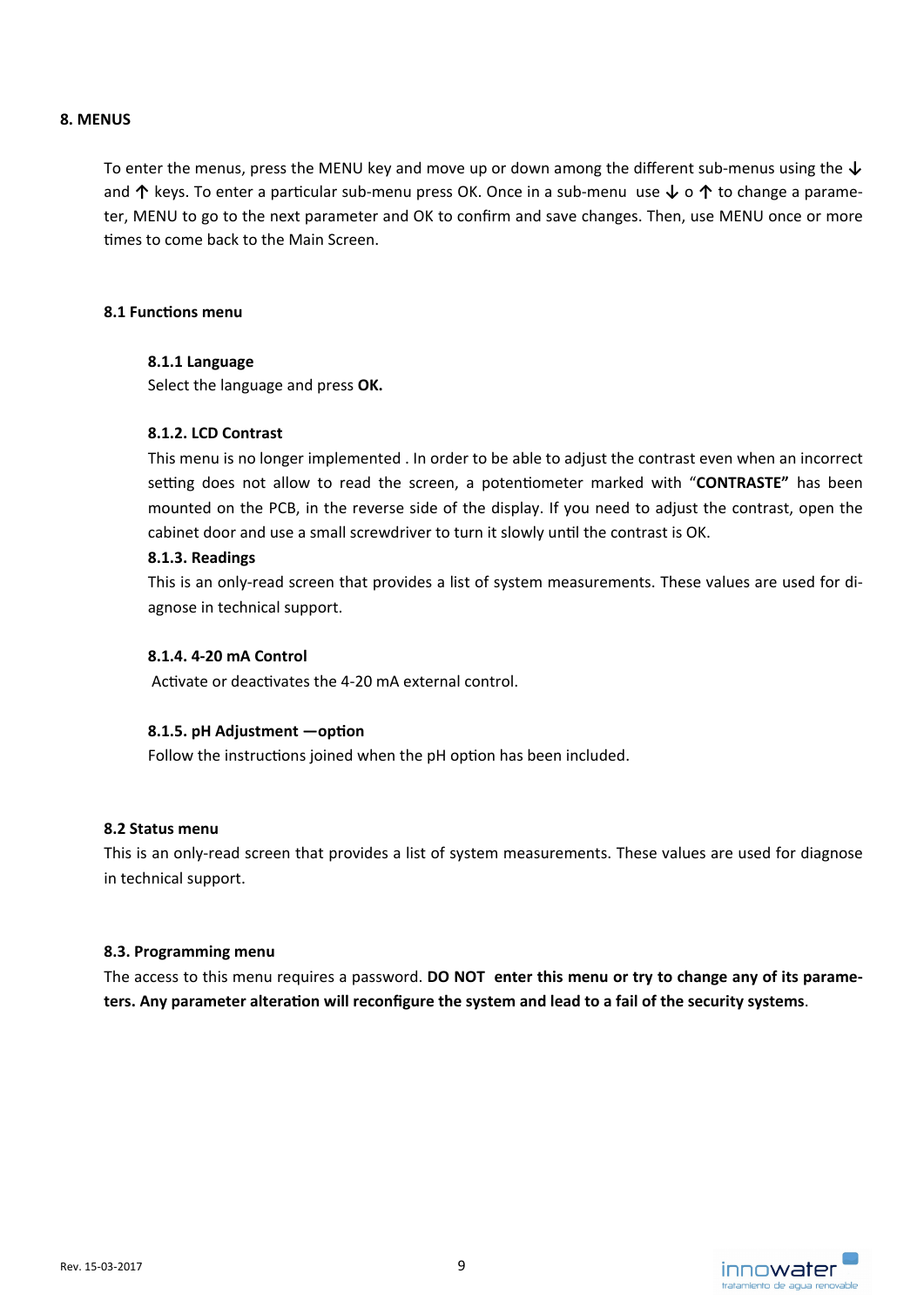## **9. REGULAR MAINTENANCE**

The SMC250 requires a minimal maintenance limited to the inspection and cleaning of the cell and its connections. Nevertheless, this minimal maintenance is fundamental for the good operation and performance of the unit and to avoid future expensive failures.

## **9.1 Cells**

Inspect the cells frequently. The electrodes blades should be clean and free from any build up or objects. The water must flow rapidly and without any obstacle through the tubular cells to avoid calcium build up. If you observe high turbulence over the water inlet areas or that the circulation speed is low, increase the water speed through the cells by forcing more flow thorough the by-pass. It the water hardness is very high, even a high flow wont prevent for calcium build up. If you observe high calcium build‐up decrease the polari‐ ty period and make sure the water pH stays close to 7.0.

The polymer seal under the cell cap and the protective sleeves of the electrode rods must both be intact. If any damage is observed, send the cell to the technical service for inspection and reconditioning.

The electrodes of the SMC500 cell have been build using the most advanced technique in the market and with a very high quality control. However, there are several situations that can reduce the performance and the life span of any electrode and you should avoid them:

- ‐ OperaƟon with a low water level or flow in the cell
- ‐ OperaƟon with scale build up on the electrodes
- ‐ Frequent acid cleansing
- ‐ Water pH too high or too low
- Acid injection before the cell

## **9.2 Cell pins**

Inspect regularly the connection area of the cells and make sure it's completely dry and clean. Turn the unit OFF and remove the cell connectors. Check all the pins are tighten.



**Tighten the pins preferably by hand. If you use a wrench use it very carefully because you could easi‐ ly damage the sealing or the electrodes.**